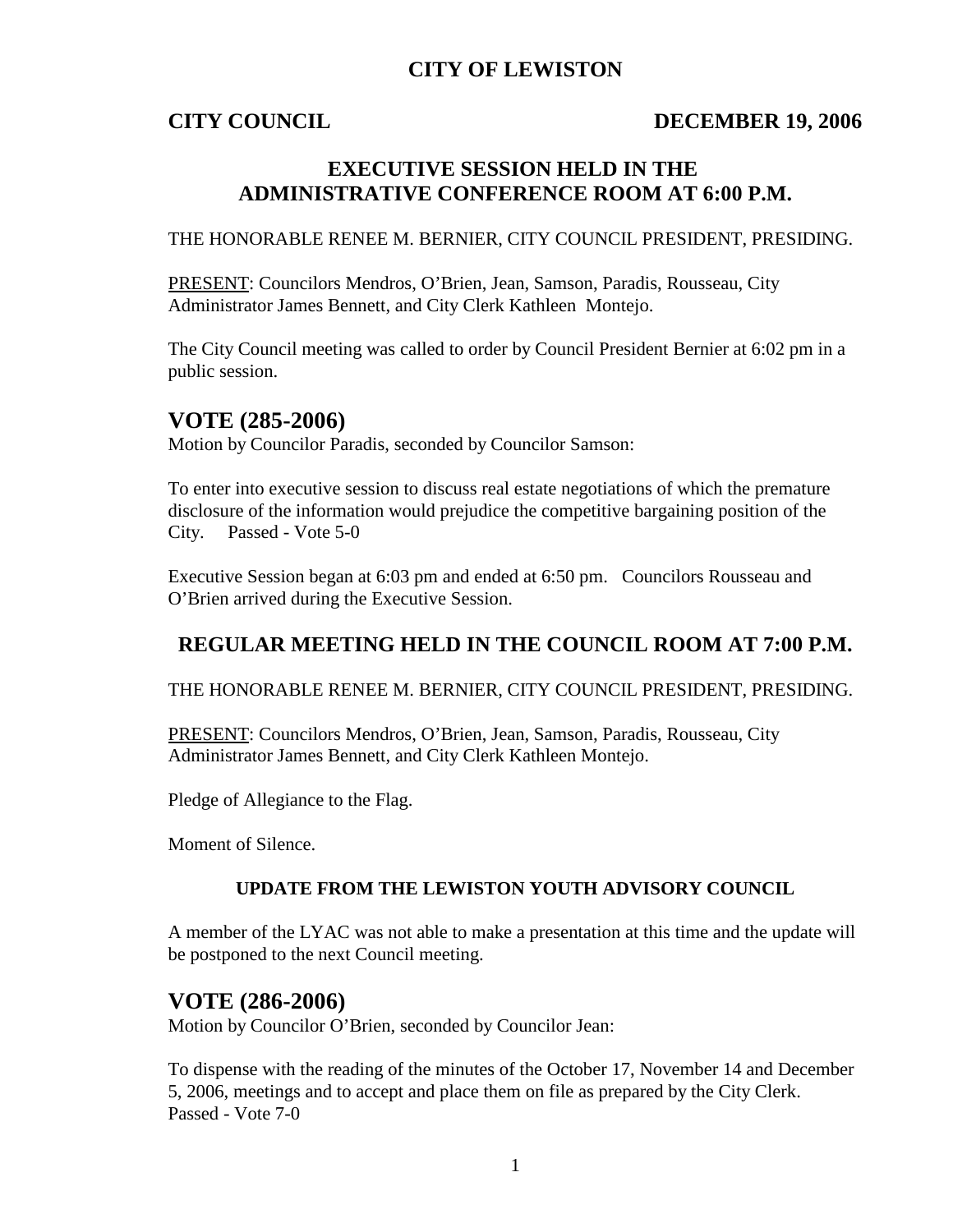### **APPOINTMENT OF CITY COUNCIL PRESIDENT AS INTERIM MAYOR**

City Administrator James Bennett noted the written legal opinion of the City Attorney after he reviewed the City Charter regarding the current vacancy in the Office of the Mayor. Mr. Bennett reminded the Council that Section 1.03 of the Charter states it shall be liberally construed and noted the Charter designates the Council President as the presiding officer of the Council in the Mayor's absence. The City Attorney's opinion states the Council President should have the authority to act as the Interim Mayor due to the current vacancy of this office, however does recommend that the Council vote to formalize this appointment.

Larry Poulin of 394 Sabattus Street addressed the Council and requested that they follow the intent of the Charter, which he said stated the City Attorney's opinion is not doing. He noted he is concerned the Council is taking a liberal view of the Charter, rather than a stricter reading of it. Mr. Poulin advised the Council is entering a "slippery slope" with this issue.

Larry Gilbert of 39 Cote Street spoke and stated he also disagreed with the City Attorney's written opinion and suggested the Council seek a second opinion. Mr. Gilbert then read a prepared statement and excerpts from the Charter. He advised the Council that the Charter states the Mayor shall make appointments and the Council does not have the authority to do so. He recommended against making the appointments later in the meeting to the Citizens Commission on Lewiston-Auburn Cooperation and to the Downtown Neighborhood Task Force, noting these positions should be filled by the newly elected Mayor after the February election.

Councilor O'Brien noted the Council is operating on the legal advise of the City Attorney and therefore will be voting to confirm that the Council President, as the presiding officer of the Council, shall be serving as Interim Mayor until the special election. Councilor Paradis stated if members of the public have a problem or concern with the City Charter, they should put it in writing and submit it to the City Administrator's Office.

Councilor Mendros said that he was very disappointed with the City Attorney's opinion and felt that it ignored various points in the Charter, such as the Mayor is the sole authority to appoint members to committee positions. Councilor Rousseau noted that there are several committee openings that are up in January and the work of some of the boards and committees can not be done if they are short members and do not have a quorum. He noted that due to the timing, it is necessary for appointments to be made, which the Council and an Interim Mayor would have the authority to do.

## **VOTE (287-2006)**

Motion by Councilor O'Brien, second by Councilor Paradis:

To appoint current City Council President Renee M. Bernier as the Interim Mayor, effective December 1, 2006, to serve until a new Mayor is elected and sworn into office.

Did Not Pass - Vote 3-2-2 (Councilors O'Brien, Samson and Paradis in favor; Councilors Mendros and Jean opposed; Councilors Bernier and Rousseau abstained)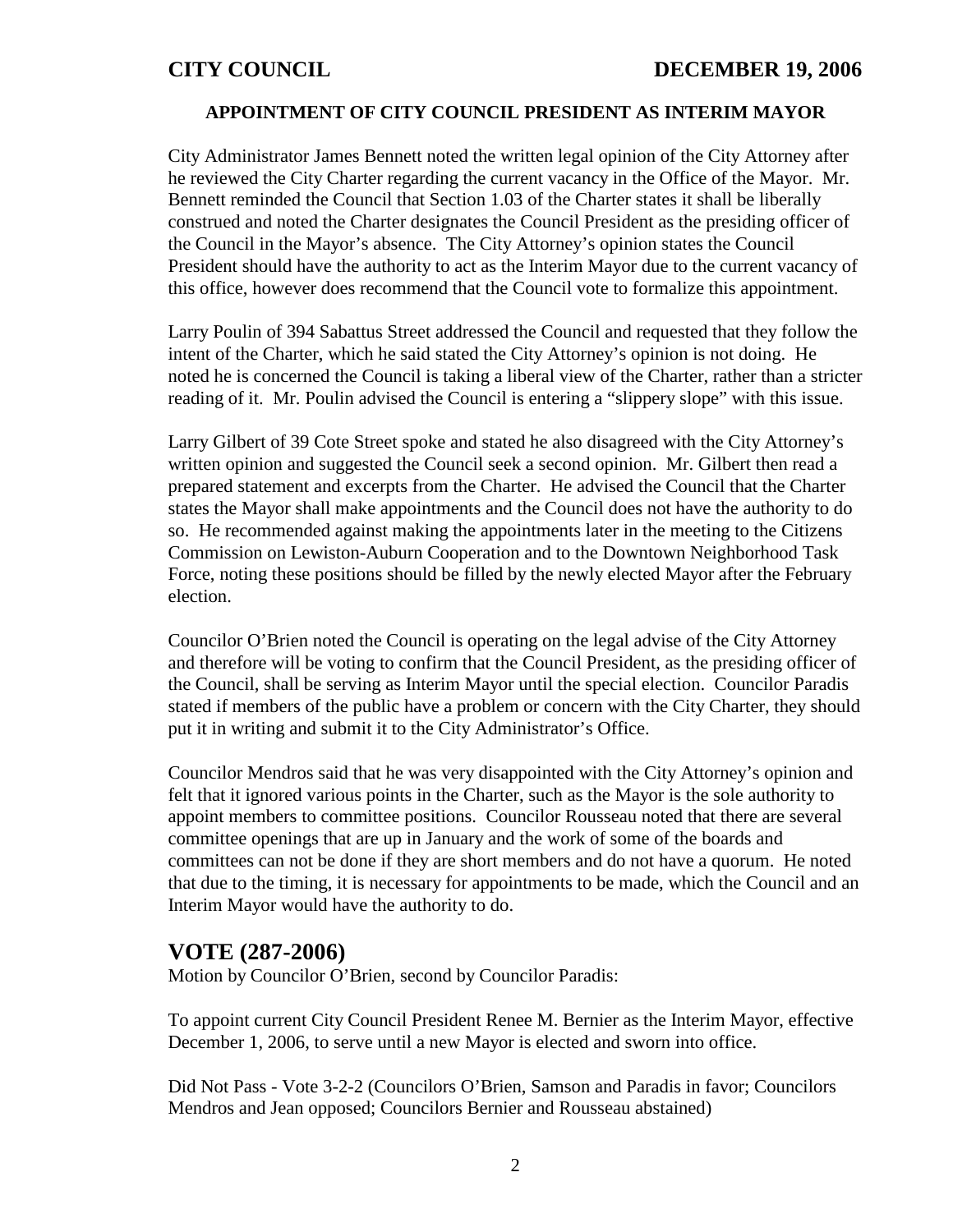Note - Per the City Charter, all actions must receive a minimum of four affirmative votes to be adopted by the Council.

### **AMENDMENTS TO THE TRAFFIC SCHEDULE**

## **VOTE (288-2006)**

Motion by Councilor Jean, second by Councilor O'Brien:

To adopt the proposed amendments to the Traffic Schedule for Wood Street:

Section 50 - Parking Prohibited All Times - Intersections

WOOD STREET Beginning at the southeast corner of Wood Street and Campus Avenue, and extending southerly on Wood Street a distance of  $35'$  80'

Passed - Vote 7-0

## **VOTE (289-2006)**

Motion by Councilor Jean, second by Councilor O'Brien:

To adopt the proposed amendments to the Traffic Schedule for College Street:

Section 50 - Parking Prohibited All Times - Intersections

### COLLEGE STREET From the northeast corner of College Street and Andrews Road, beginning at 258' and extending northerly on College Street a distance of 125' (Restricting 50' on either side of the Bates College Schaeffer Theater lot entrance way).

Passed - Vote 7-0

## **VOTE (290-2006)**

Motion by Councilor Jean, second by Councilor O'Brien:

To adopt the proposed amendments to the Traffic Schedule for Vale Street:

Section 50 - Parking Prohibited All Times - Intersections

VALE STREET Beginning at the northwest corner of Vale Street and Sabattus Street, and extending northerly on Vale Street a distance of 25', with a 22' exempted space allowing for one vehicle, beginning again at a distance of 47', and extending northerly on Vale Street a distance of 53'.

Passed - Vote 7-0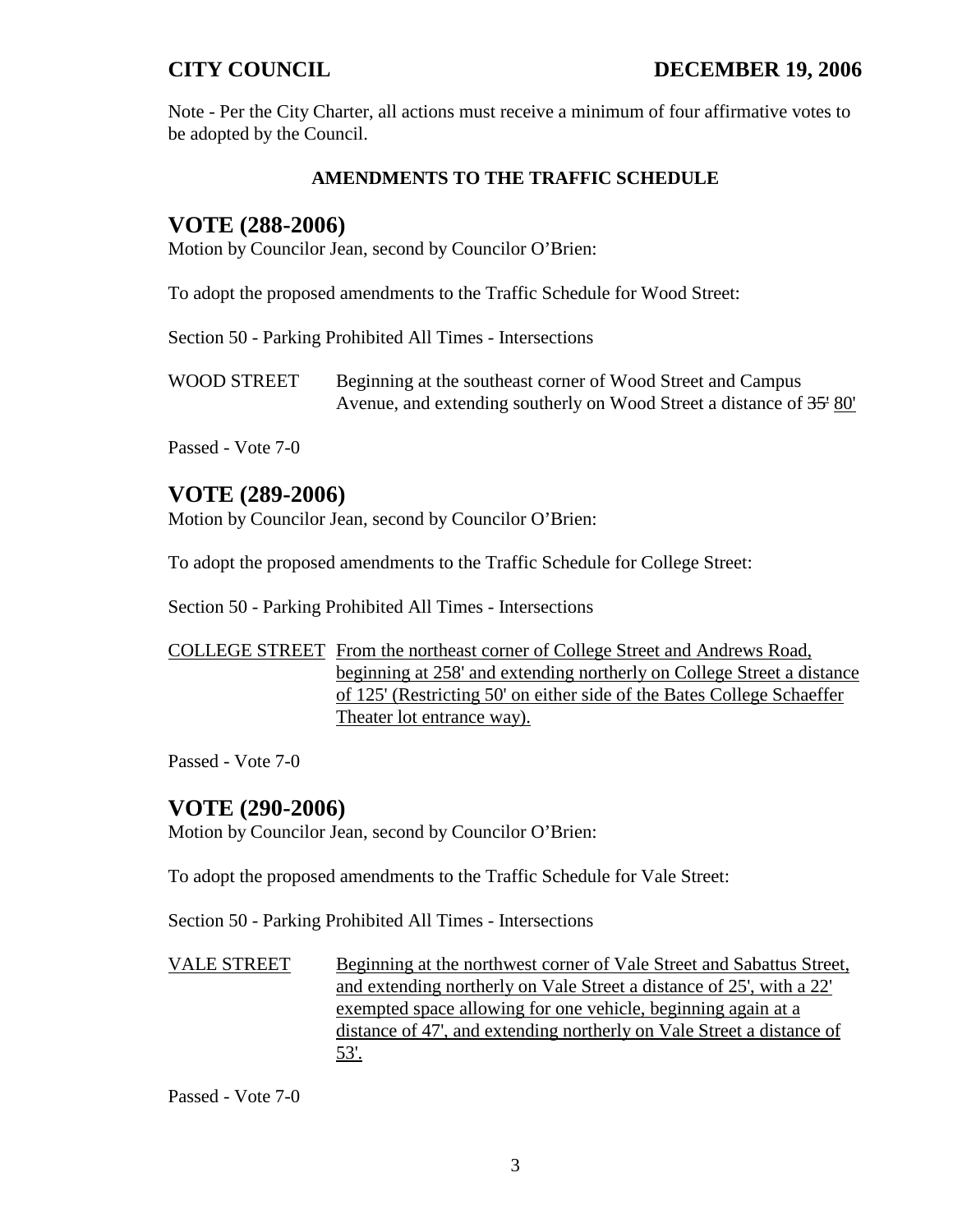# **VOTE (291-2006)**

Motion by Councilor Jean, second by Councilor O'Brien:

To approve the amendments to the Traffic Schedule for Railroad Alley:

Section 4 - One Way Streets

RAILROAD ALLEY Travel only in a southerly direction.

Passed - Vote 7-0

# **VOTE (292-2006)**

Motion by Councilor Jean, second by Councilor O'Brien:

To adopt the proposed amendment to the Traffic Schedule regarding the regulation of parking times for a portion of Lincoln Street:

Section 31 - Parking Time Regulated, 2 Hours, 9:00am - 6:00pm

|  | Westerly side beginning at a point 25' from the southwesterly<br>corner of Lincoln Street and Beech Street and extending<br>northerly on the odd side a distance of 59' (3 parking spaces)  |
|--|---------------------------------------------------------------------------------------------------------------------------------------------------------------------------------------------|
|  | Westerly side beginning at a point 187' from the southwesterly<br>corner of Lincoln Street and Beech Street and extending<br>northerly on the odd side a distance of 66' (3 parking spaces) |
|  | Section 27 - Parking Time Regulated, Monday Through Friday, 1 Hour, 9:00am to 6:00pm                                                                                                        |

| <b>LINCOLN STREET</b> | Odd numbered side westerly side beginning at a point 25' from |
|-----------------------|---------------------------------------------------------------|
|                       | the southwesterly corner of Lincoln Street and Beech Street   |
|                       | and extending northerly on Lincoln Street to a point 25' from |
|                       | the southeasterly corner of Lincoln Street and Cross Street   |
|                       | encompassing all officially designated parking spaces.        |

Passed - Vote 7-0

## **AUTHORIZATION TO ACCEPT TRANSFER OF FORFEITURE FUNDS**

## **VOTE (293-2006)**

Motion by Councilor Jean, second by Councilor O'Brien:

That pursuant to Title 15, Maine Revised Statutes Annotated, Section 5824(3) and Section 5822(4)(A), the City Council hereby acknowledges and approves of the transfer of \$549, or any portion thereof, in the case of US Department of Justice Drug Enforcement Administration vs. Christopher Lecompte, CR-06-109 and the transfer of \$2,868 or any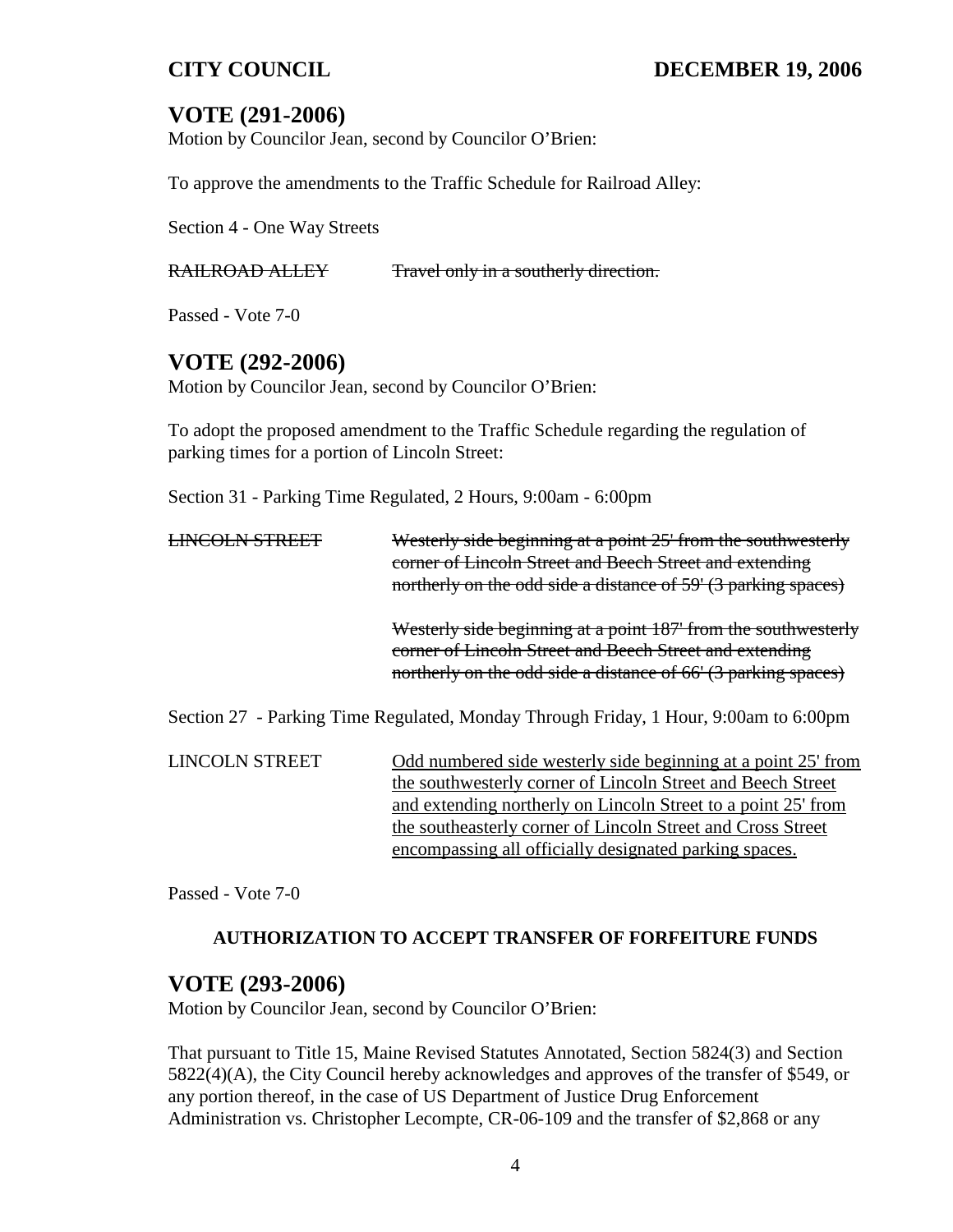portion thereof, in the case of US Department of Justice Drug Enforcement Administration vs. Christopher Lecompte, CR-06-417. Being funds forfeited pursuant to court process. It is further acknowledged that these funds shall be credited to the 'City of Lewiston Drug Enforcement Program', funds to be deposited in Account No. 590-3514050 at People's Heritage Bank. Passed - Vote 7-0

### **AMENDMENTS TO THE CITY POLICY MANUAL REGARDING THE HOUSING REHABILITATION LOAN PROGRAM POLICY**

## **VOTE (294-2006)**

Motion by Councilor Jean, second by Councilor O'Brien:

To approve the proposed amendment to the Housing Rehabilitation Loan Program Guidelines, Policy Manual Number 40, as recommended by the Director of Economic & Community Development. Passed - Vote 7-0

## **ADOPTION OF THE COMMUNITY DEVELOPMENT BLOCK GRANT CITIZENS PARTICIPATION PLAN FOR FY2007**

# **VOTE (295-2006)**

Motion by Councilor Jean, second by Councilor O'Brien:

To approve the Citizens Participation Plan for the FY 2007 Community Development Program, City Policy Manual Number 13, as recommended by the Economic and Community Development Department. Passed - Vote 7-0

### **PUBLIC HEARING AND FIRST PASSAGE REGARDING AN AMENDMENT TO THE PERSONNEL CODE REGARDING ELIMINATION OF THE PERSONNEL BOARD**

Council President Bernier opened the public hearing to receive citizen input and comment. No members of the public spoke for or against this item. Council President Bernier then closed the hearing.

# **VOTE (296-2006)**

Motion by Councilor Samson, second by Councilor Jean:

That the proposed amendment to the City Code of Ordinances, Chapter 58 "Personnel", Division 2. "Civil Service" receive first passage by a roll call vote and that the public hearing on said ordinance be continued to the meeting of January 9, 2007 for final passage. Passed - Vote 7-0

### **PUBLIC HEARING AND FIRST PASSAGE FOR LAND USE CODE AMENDMENTS REGARDING STORMWATER MANAGEMENT**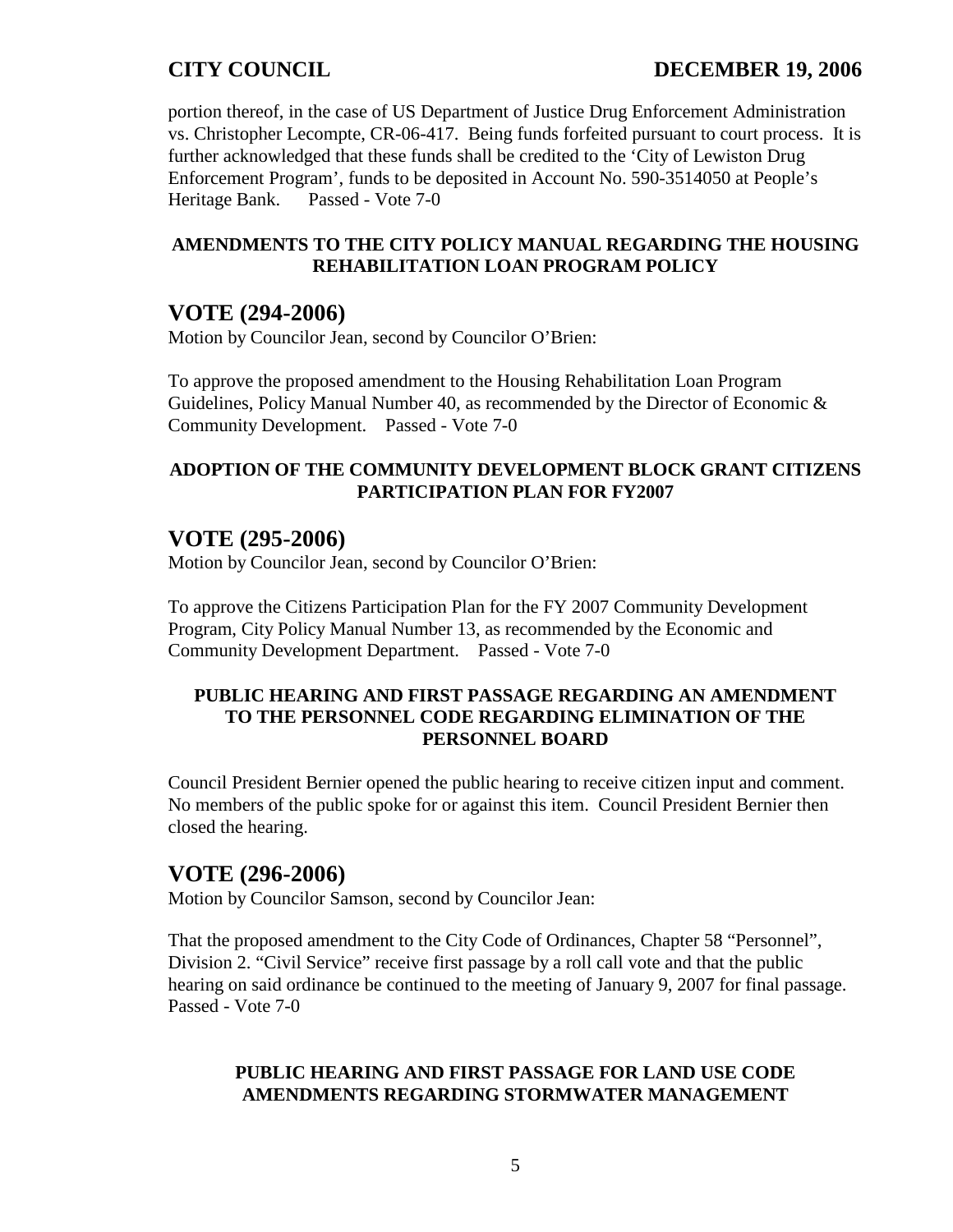Council President Bernier opened the public hearing to receive citizen input and comment. No members of the public spoke for or against this item. Council President Bernier then closed the hearing. Councilor Paradis asked for clarification on this item. Director of Code Enforcement and Planning Gil Arsenault noted that these items are housekeeping in nature and the changes are done to follow the newly revised state regulations, which are required.

# **VOTE (297-2006)**

Motion by Councilor Jean, second by Councilor Samson :

That the proposed amendment to Appendix A, Article XI "District Regulations", Article XII. "Performance Standards" and Article XIII "Development Review and Standards", of the City Zoning and Land Use Code, concerning stormwater management, receive first passage by a roll call vote and that the public hearing on said ordinance be continued to the meeting of January 9, 2006 for final passage. Passed - Vote 7-0

### **PUBLIC HEARING AND FIRST PASSAGE FOR LAND USE CODE AMENDMENTS REGARDING SHORELAND ZONING**

Council President Bernier opened the public hearing to receive citizen input and comment. No members of the public spoke for or against this item. Council President Bernier then closed the hearing.

## **VOTE (298-2006)**

Motion by Councilor Jean, second by Councilor Samson:

That the proposed amendment to Appendix A, Article XII. "Performance Standards", Section 2. "Shoreland Area Standards", of the City Zoning and Land Use Code, receive first passage by a roll call vote and that the public hearing on said ordinance be continued to the meeting of January 9, 2006 for final passage. Passed - Vote 7-0

### **PUBLIC HEARING AND FINAL PASSAGE FOR REZONING OF THE PROPERTY AT 417 MONTELLO STREET FROM THE NEIGHBORHOOD CONSERVATION "A" DISTRICT TO THE HIGHWAY BUSINESS DISTRICT**

Council President Bernier opened the public hearing to receive citizen input and comment. No members of the public spoke for or against this item. Council President Bernier then closed the hearing.

## **VOTE (299-2006)**

Motion by Councilor Jean, second by Councilor Samson:

That the proposed amendment to re-zone the property at 417 Montello Street from the Neighborhood Conservation "A" District to the Highway Business District, receive final passage by a roll call vote. Passed - Vote 7-0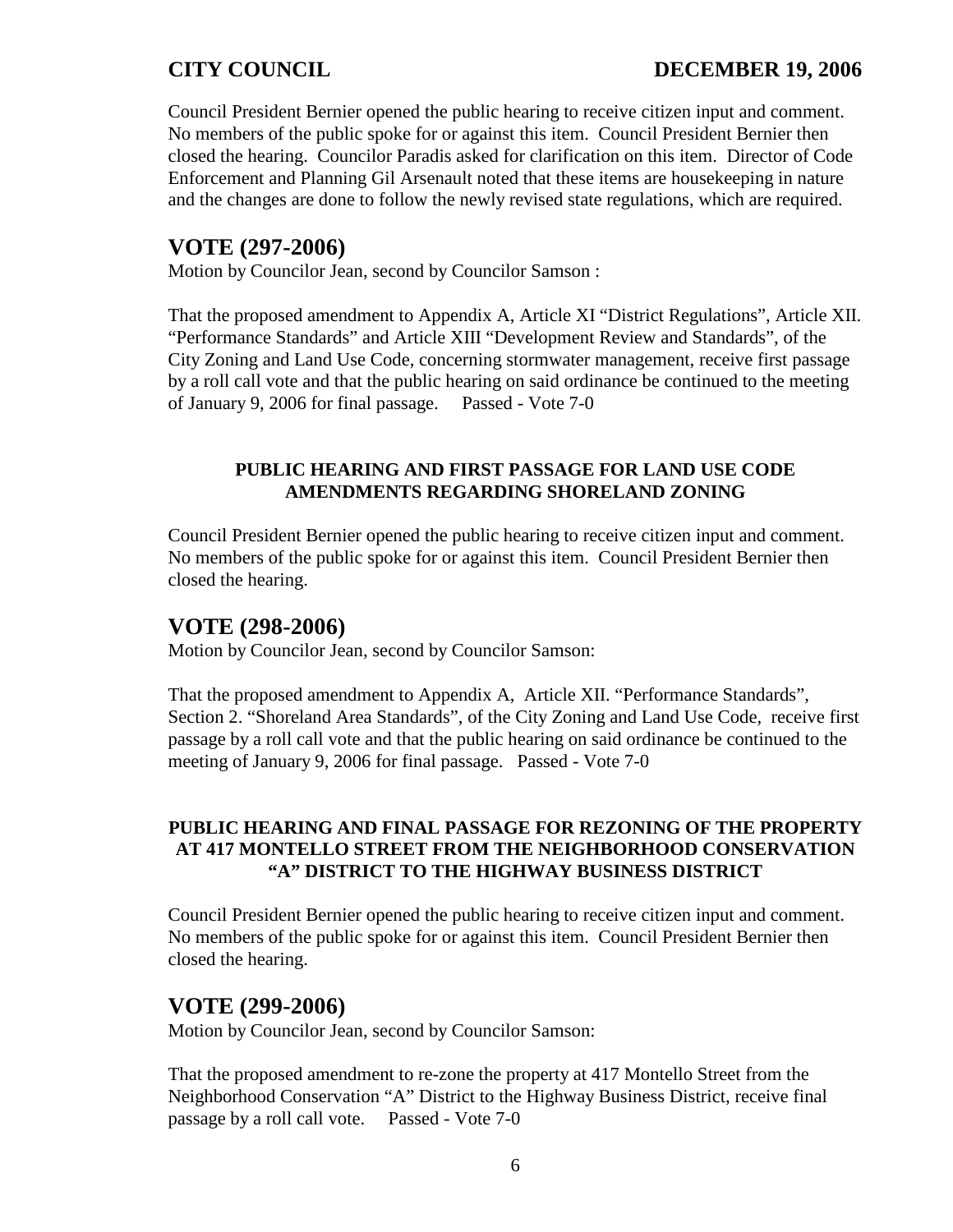### **PUBLIC HEARING AND FIRST PASSAGE FOR REZONING OF THE PROPERTIES AT 299 EAST AVENUE AND 3 DEMI CIRCLE**

Council President Bernier opened the public hearing to receive citizen input and comment. Shawn Bell, attorney for the property owner, and Mike Gotto, engineer for the property owner, described the project and related map. Council President Bernier then closed the hearing. Councilor Mendros stated that he has heard concerns from neighbors since this is a low traffic area and also inquired about curb cuts.

## **VOTE (300-2006)**

Motion by Councilor Jean, second by Councilor Mendros:

That the proposed amendment to re-zone the properties at 299 East Avenue and 3 Demi Circle from the Neighborhood Conservation "A" (NCA) District to the Community Business (CB) District, receive first passage by a roll call vote and that the public hearing on said ordinance be continued to the meeting of January 9, 2007 for final passage. Passed - Vote 7-0

### **PUBLIC HEARING AND FIRST PASSAGE FOR THE CONDITIONAL REZONING OF THE PROPERTIES AT 299 EAST AVENUE, 3 DEMI CIRCLE, 446 SABATTUS STREET, 450 SABATTUS STREET AND A PORTION OF 456 SABATTUS STREET**

Council President Bernier opened the public hearing to receive citizen input and comment. No members of the public spoke for or against this item. Council President Bernier then closed the hearing.

# **VOTE (301-2006)**

Motion by Councilor Jean, second by Councilor Paradis:

To approve first passage of the amendment to the Zoning and Land Use Code and Map to conditionally rezone the properties at 299 East Avenue, 3 Demi Circle, 446 Sabattus Street, 450 Sabattus Street and a portion of 456 Sabattus Street from the Community Business (CB) District to the Urban Enterprise (UE) District, subject to a conditional agreement, and that the public hearing on said ordinance be continued to the meeting of January 9, 2007 for final passage. Passed - Vote 7-0

### **PUBLIC HEARING ON A NEW LIQUOR LICENSE FOR FUEL, INC.**

Council President Bernier opened the public hearing to receive citizen input and comment. No members of the public spoke for or against this item. Council President Bernier then closed the hearing.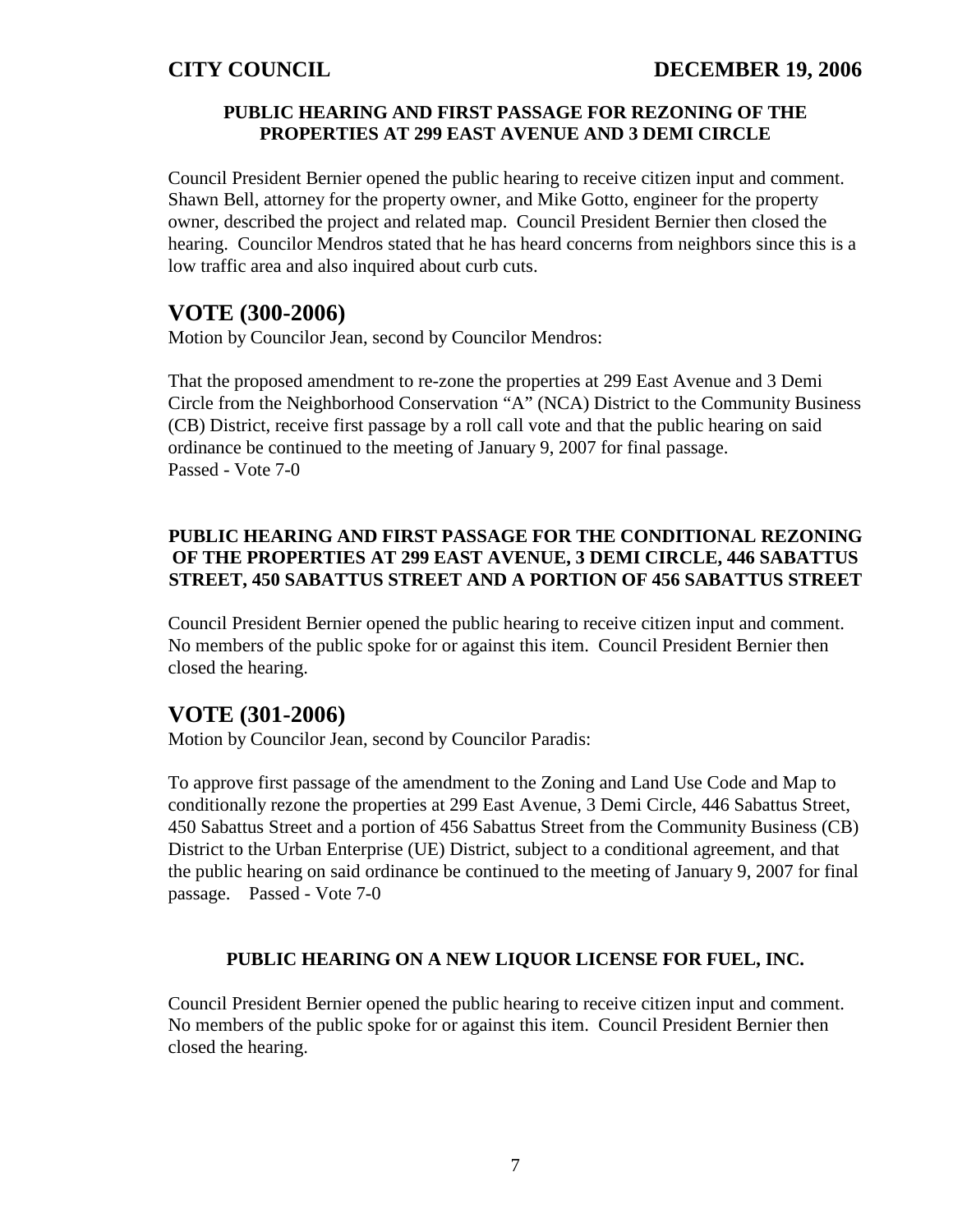# **VOTE (302-2006)**

Motion by Councilor Jean, second by Councilor O'Brien:

To authorize the City Clerk's Office to approve a new liquor license application for Fuel, Inc., 49 Lisbon Street. Passed - Vote 7-0

At this time, the Council took a five minute recess.

### **SPECIAL AMUSEMENT PERMIT FOR 33 SABATTUS STREET, INC.**

Council President Bernier opened the public hearing to receive citizen input and comment. No members of the public spoke for or against this item. Council President Bernier then closed the hearing.

## **VOTE (303-2006)**

Motion by Councilor O'Brien, second by Councilor Jean:

To grant a special amusement permit for dancing and entertainment to 33 Sabattus Street, Inc., 33 Sabattus Street. Passed - Vote 6-0 (Councilor Samson was absent from the Chambers during this vote)

## **SPECIAL AMUSEMENT PERMIT FOR THE SOUTH END SOCIAL CLUB**

Council President Bernier opened the public hearing to receive citizen input and comment. No members of the public spoke for or against this item. Council President Bernier then closed the hearing.

## **VOTE (304-2006)**

Motion by Councilor Paradis, second by Councilor O'Brien:

To grant a special amusement permit for dancing and entertainment to the South End Social Club, 315 Lisbon Street. Passed - Vote 7-0

### **PRESENTATION OF THE FY2006 COMPREHENSIVE ANNUAL FINANCIAL REPORT**

Finance Director Richard Metivier, along with representatives of the City's auditing firm, made a detailed presentation to the Council of the Fiscal Year 2006 Comprehensive Annual Financial Report. Larry Poulin, 394 Sabattus Street, asked if the City is planning on a surplus for this year.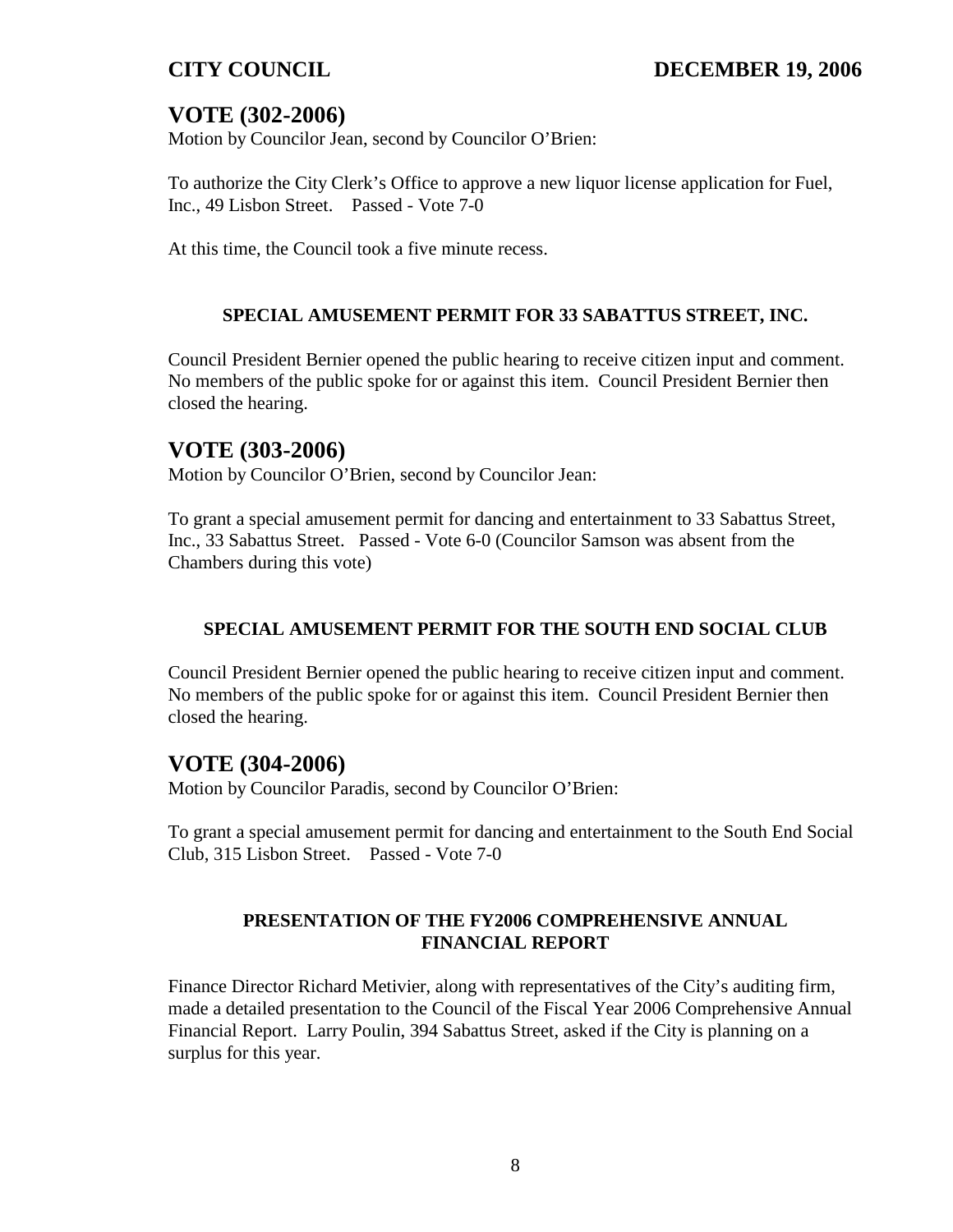# **VOTE (305-2006 )**

Motion by Councilor Samson, second by Councilor Rousseau:

To receive and place on file the Fiscal Year 2006 Comprehensive Annual Financial Report. Passed - Vote 7-0

### **APPOINTMENTS TO THE DOWNTOWN NEIGHBORHOOD TASK FORCE**

Councilor Paradis suggested having more members of the committee from outside of the downtown area and stated he felt that two is too low for the committee of nine members. Councilors requested written verification from the Visible Community and Empower Lewiston of their representatives to the committee. Due to the low number of application forms submitted for this committee, the Council suggested extending the deadline a couple of weeks to allow time for additional application forms to be submitted.

# **VOTE (306-2006 )**

Motion by Councilor Paradis, second by Councilor Mendros:

To postpone action on this item until the January 23, 2007 Council meeting, to extend the committee application deadline to January 13, 2007 and to have a minimum of two citizens from outside of the downtown area to serve on the Task Force. Passed - Vote 7-0

## **APPOINTMENTS TO THE CITIZENS COMMISSION ON LEWISTON-AUBURN COOPERATION**

Councilors discussed extending the deadline for this committee as well to allow time for additional applications to be submitted.

## **VOTE (307-2006)**

Motion by Councilor Paradis, second by Councilor Mendros:

To postpone action on this item until the January 23, 2007 Council meeting and to extend the committee application deadline to January 13, 2007. Passed - Vote 7-0

### **STREET ACCEPTANCE OF BOWDOIN DRIVE**

## **VOTE (308-2006)**

Motion by Councilor Jean, second by Councilor Mendros:

ORDERED, That Bowdoin Drive, with the boundaries and measurements of the same, as laid out and reported by the legal description, be hereby accepted, allowed and established as a public street or public way for the use of the City of Lewiston. Passed - Vote 7-0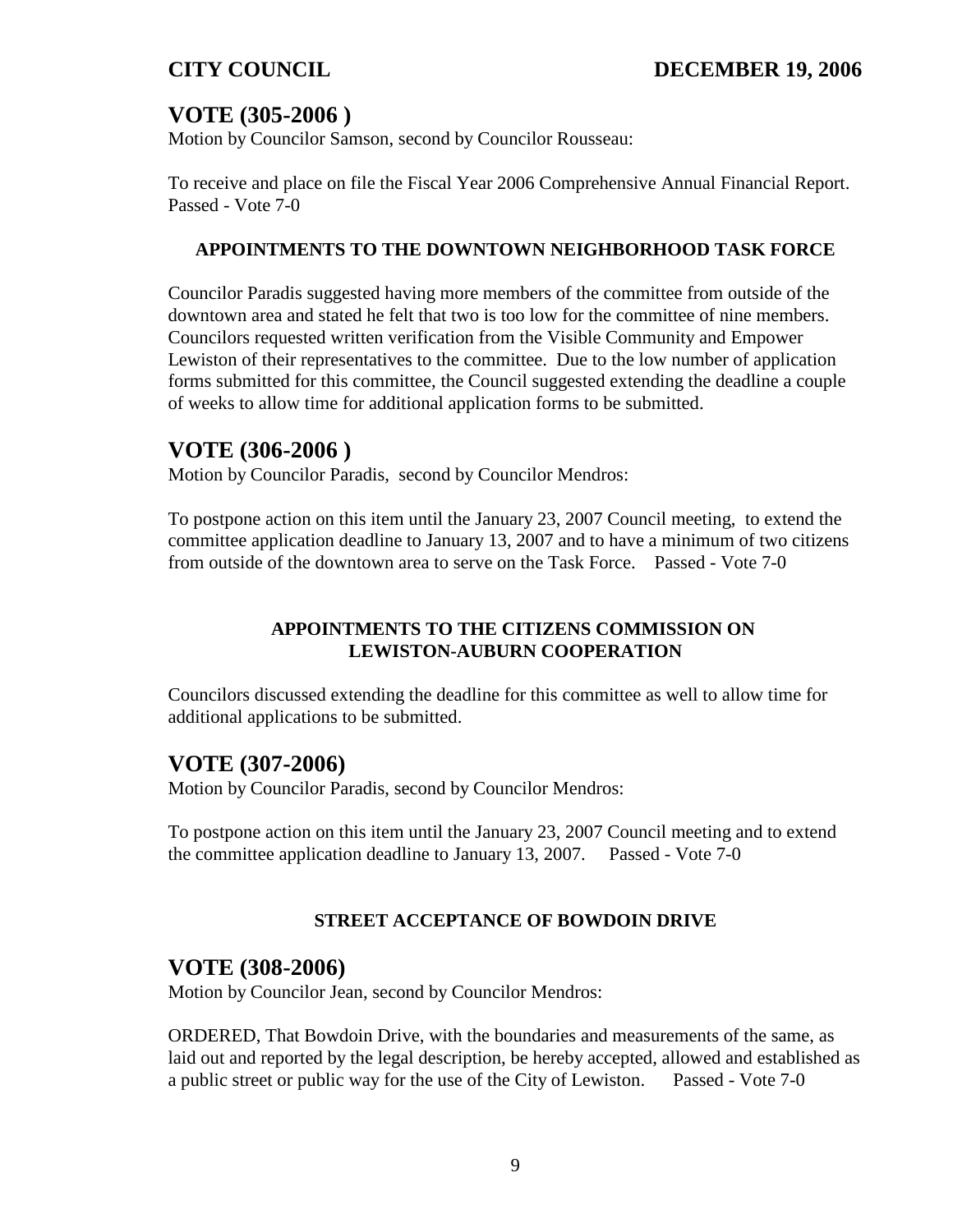### **STREET ACCEPTANCE OF ST. JAMES PLACE**

## **VOTE (309-2006)**

Motion by Councilor Samson, second by Councilor Jean:

ORDERED, That St. James Place, with the boundaries and measurements of the same, as laid out and reported by the legal description, be hereby accepted, allowed and established as a public street or public way for the use of the City of Lewiston. Passed - Vote 7-0

### **REQUEST FROM THE LEWISTON URBAN CIVIC CENTER ENTERPRISES BOARD FOR A WORKING CAPITAL LOAN FROM THE CITY FOR OPERATIONS AT THE ANDROSCOGGIN BANK COLISEE**

City Administrator James Bennett provided background material on this item and reminded the Council of the history regarding this property.

Douglas Foss of 29 Katie Avenue spoke against this item, noting the operation has lost \$996,000 in the past two year and that no banks would grant this operation a loan if it was a private company and had this type of operating budget.

Joseph Roy of 9 Venise Avenue said that Roger Therriault received a loan from the City and was given the time to repay the loan before the City took the building from him. Mr. Roy inquired about the role of the Maineiacs in the Colisee operation. He noted the civic center building has not made money in the past 25 - 30 years and said this action would be throwing good money after bad.

Councilor Rousseau commented on the economic development spin off that has been created as a result of the upgraded facility, noting the many people from out of town who come here for events, which range from concerts to sporting events to graduations, and so forth.

Larry Poulin of 392 Sabattus Street inquired about the intent of the Colisee and if it supposed to be a for profit operation like a business or a city service like the Library.

Bruce Damon of 22 Buttonwood Drive reminded the Council he addressed them in January 2004 regarding Colisee issues and told them it was a bad rush to judgement to get involved with the facility, knowing the City did not analyze the full costs of the property and entered into this project with a lot of unknowns. He also stated he feels the Maineiacs are not paying their fair share for the operating costs at the Colisee, since it is their home location.

Larry Gilbert of 39 Cote Street mentioned he is a great supporter of the Maineiacs and remembers receiving an email from Phil Nadeau a few years ago asking him to pledge to be a season ticket holder when the team officially came to Lewiston. He stated these funds should not be called a loan since there is no plan for repayment of the money. Mr. Gilbert suggested the City should look at cutting our losses and going with a private owner of the Colisee.